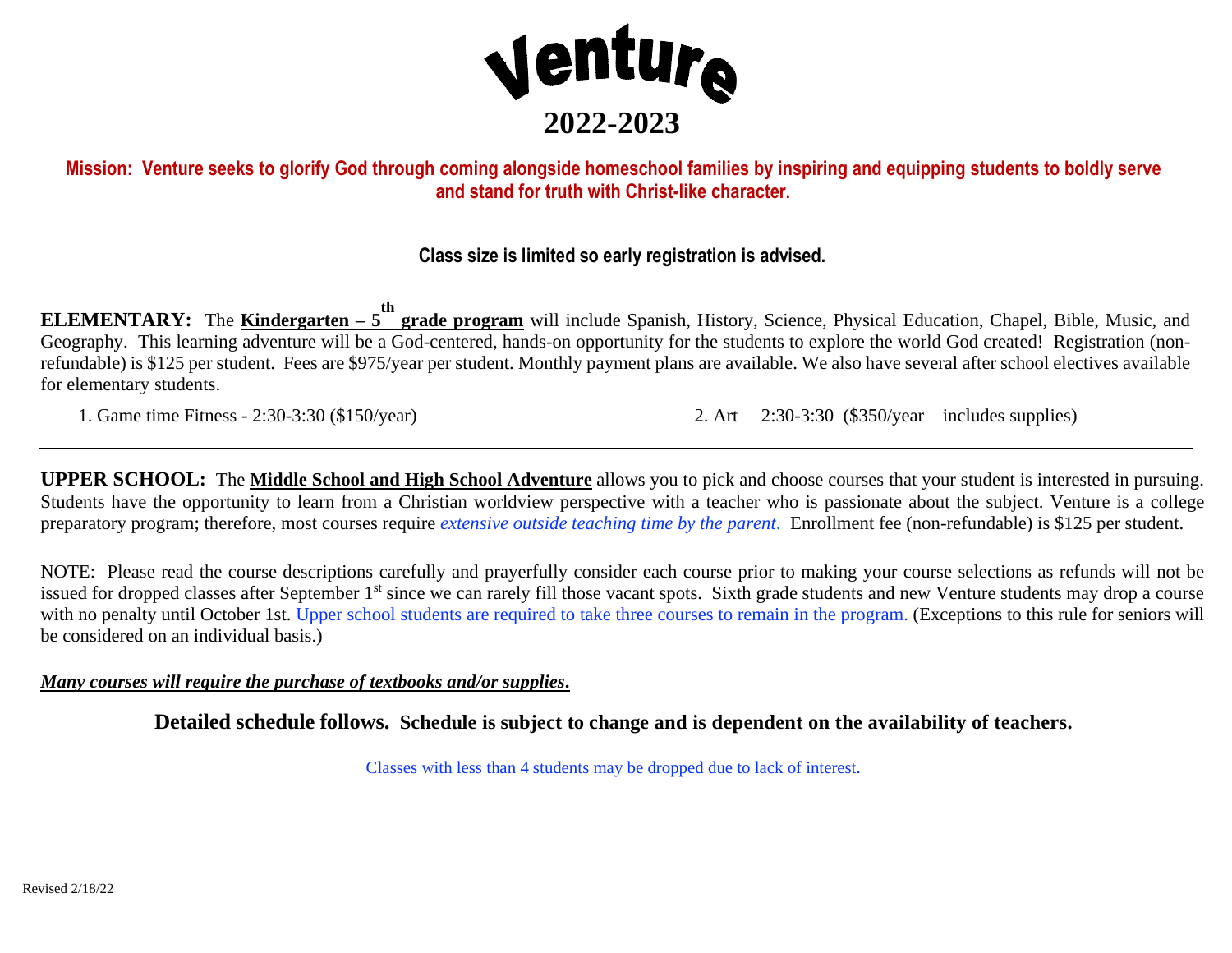# **MIDDLE SCHOOL CLASSES**

|       | 6TH GRADE TRACK                                                                        | 7TH & 8TH GRADE CLASSES                                                                    |                                                                                             |                                                                                      |                                                                                                       |                                                                                                                                                 |  |
|-------|----------------------------------------------------------------------------------------|--------------------------------------------------------------------------------------------|---------------------------------------------------------------------------------------------|--------------------------------------------------------------------------------------|-------------------------------------------------------------------------------------------------------|-------------------------------------------------------------------------------------------------------------------------------------------------|--|
| 7:30  |                                                                                        |                                                                                            |                                                                                             |                                                                                      |                                                                                                       |                                                                                                                                                 |  |
| 8:30  | <b>Texas History</b><br>Grade 6<br><b>Sherri Engen</b><br>\$300.00 per year            | <b>Write Shop 1</b><br>Grade 7 & 8<br><b>Brandee Ratliff</b><br>\$300.00 per year          | <b>Write Shop 2</b><br>Grade $7 - 9$<br><b>Cindy Sharp</b><br>\$300.00 per year             | 7 & 8 Bible<br>Grade 7 & 8<br><b>Leslie Strange</b><br>\$300.00 per year             | <b>Omnibus III</b><br>Grade 7 thru 10<br>Dana Bertino<br>\$500.00 per year                            | Computer<br>Grade 7 - 12<br><b>Brandy Tarrant</b><br>\$325.00 per year<br>(Includes software fees)                                              |  |
| 9:30  | <b>Write Shop Junior</b><br>Grade 6<br>Amanda Black<br>\$300.00 per year               | <b>Write Shop 1</b><br>Grade 7 & 8<br>Jenny Lay<br>\$300.00 per year                       | <b>Conversational Spanish</b><br>Grade $6 - 8$<br><b>Keri McDonald</b><br>\$300.00 per year | <b>MS Literature 2</b><br>Grade 7 & 8<br><b>Cindy Sharp</b><br>\$300.00 per year     | Algebra 1 *<br>Grade 8 - 12<br><b>Sherri Engen</b><br>\$525.00 per year<br>(Includes book rental fee) | Journalism<br>Grade 7 - 12<br><b>Brandee Ratliff</b><br>\$330.00 per year<br>(includes workbook)                                                |  |
| 10:30 | 6th Grade Grammar<br>Grade 6<br><b>Brandy Tarrant</b><br>\$300.00 per year             | <b>Word Roots</b><br>Grade $7 & 8 & 8$<br>Kayla Herman<br>\$300.00 per year                | Grammar 8 & 9<br>Grade $8, 8, 9$<br><b>Cindy Laird</b><br>\$300.00 per year                 | <b>MS Literature 2</b><br>Grade $7, 8, 8$<br><b>Cindy Sharp</b><br>\$300.00 per year |                                                                                                       | Journalism 2<br>(design & photo journalism)<br>Grade 8 - 12<br><b>Brandee Ratliff</b><br>\$330.00 per year<br>(Includes workbook)               |  |
| 11:30 |                                                                                        | <b>LUNCH AND CHAPEL</b>                                                                    |                                                                                             |                                                                                      |                                                                                                       |                                                                                                                                                 |  |
| 12:30 | 6th Grade Science<br>Grade 6<br>Kayla Herman<br>\$300.00 per year                      | <b>Physical Science</b><br>Grade 7 & 8<br>Kara Helm<br>\$300.00 per year                   | <b>U.S. History</b><br>Grade 7 & 8<br><b>Ginger Legg</b><br>\$300.00 per year               | <b>Life Science</b><br>Grade 7 & 8<br><b>Beth Hughes</b><br>\$300.00 per year        |                                                                                                       |                                                                                                                                                 |  |
| 1:30  | <b>MS Missions</b><br>Grade $6 - 8$<br><b>Stephanie Wickliffe</b><br>\$300.00 per year | Art<br>Grade 6 - 12<br><b>Carrie Davis</b><br>\$350.00 per year<br>(Includes art supplies) | <b>U.S. History</b><br>Grade 7 & 8<br><b>Ginger Legg</b><br>\$300.00 per year               | <b>Life Science</b><br>Grade 7 & 8<br><b>Beth Hughes</b><br>\$300.00 per year        | Biology *<br>Grade 8-12<br><b>Misty Pace</b><br>\$550.00 per year<br>(Includes lab fee)               | <b>Beginning Sign Language</b><br>Grade 8-12<br><b>Mica Thomas</b><br>\$300.00 per year                                                         |  |
| 2:30  |                                                                                        | P.E<br>Grade 6-8<br>Jennifer Koeshall<br>\$300.00 per year                                 |                                                                                             |                                                                                      |                                                                                                       | <b>Journalism Club</b><br>Grades $7 - 12$<br><b>Brandee Ratliff</b><br>(MUST BE IN OR HAVE<br><b>COMPLETED JOURNALISM)</b><br>\$150.00 per year |  |

\* 2 hour class – second hour is on Thursdays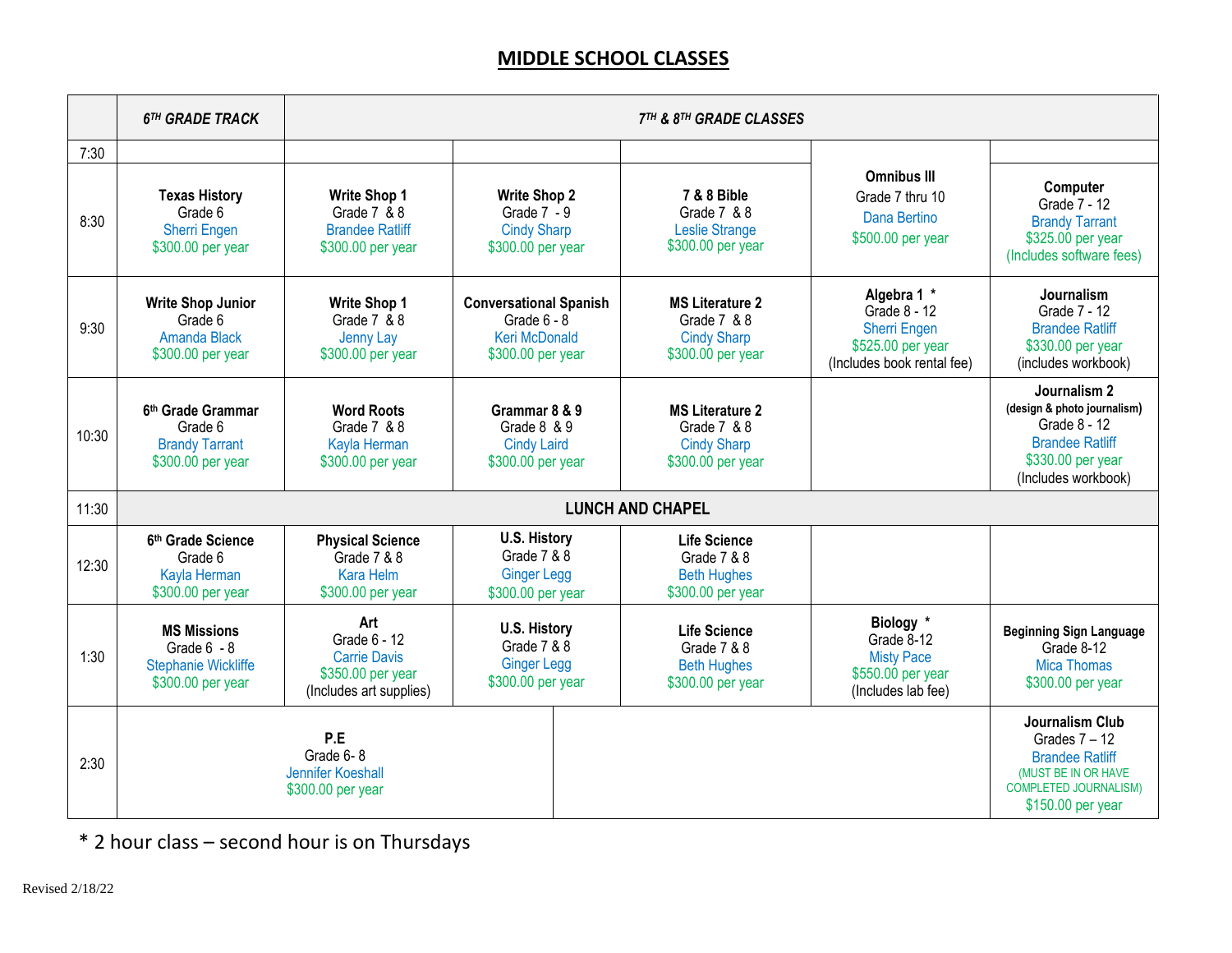## **HIGH SCHOOL CLASSES**

| 7:30  |                                                                                                    |                                                                                                                                   |                                                                                                                                                 |                                                                                                       | <b>Omnibus III</b><br>Grade 7 thru 10                                                             | Government<br>Grade 9 - 12<br><b>Chris Legg</b><br>\$300.00 per year                            |  |
|-------|----------------------------------------------------------------------------------------------------|-----------------------------------------------------------------------------------------------------------------------------------|-------------------------------------------------------------------------------------------------------------------------------------------------|-------------------------------------------------------------------------------------------------------|---------------------------------------------------------------------------------------------------|-------------------------------------------------------------------------------------------------|--|
| 8:30  | Computer<br>Grade 7 - 12<br><b>Brandy Tarrant</b><br>\$325.00 per year<br>(Includes software fees) | 9th Grade Literature<br>Grade 9th<br>Jenny Lay<br>\$300.00 per year                                                               | <b>Advanced Sign Language</b><br>Grade 10-12<br><b>Mica Thomas</b><br>\$300.00 per year                                                         | <b>Write Shop 2</b><br>Grade $7 - 9$<br><b>Cindy Sharp</b><br>\$300.00 per year                       | Dana Bertino<br>\$500.00 per year                                                                 | Pre-Calculus *<br>Grade 10 - 12<br>Samantha Lisk<br>\$525.00 per year<br>(Includes book rental) |  |
| 9:30  | Journalism<br>Grade 7 - 12<br><b>Brandee Ratliff</b><br>\$330.00 per year<br>(Includes workbook)   | Algebra 1*<br>Grade 8 - 12<br><b>Sherri Engen</b><br>\$525.00 per year<br>(Includes book rental fee)                              | Chemistry *<br>Grade 9-12<br><b>Denese Bienek</b><br>\$550.00 per year<br>(Includes lab fee)                                                    | Anatomy & Physiology *<br>Grade 10-12<br><b>Misty Pace</b><br>\$550.00 per year<br>(Includes lab fee) | Physics *<br>Grade 10-12<br>Samantha Lisk<br>\$560.00 per year<br>(Incl. lab workbook & supplies) |                                                                                                 |  |
| 10:30 | Grammar 8 & 9<br>Grade 8 & 9<br><b>Cindy Laird</b><br>\$300.00 per year                            | Journalism 2<br>(design & photo journalism)<br>Grade 8 - 12<br><b>Brandee Ratliff</b><br>\$330.00 per year<br>(Includes workbook) | <b>Intermediate Sign</b><br>Language<br>Grade 9-12<br><b>Mica Thomas</b><br>\$300.00 per year                                                   | Career / College<br>Grade 10-12<br><b>Amanda Black</b><br>\$300.00 per year                           | Geometry *<br>Grades 9 - 12<br>Samantha Lisk<br>\$525.00 per year<br>(Includes book rental)       |                                                                                                 |  |
| 11:30 | <b>LUNCH &amp; CHAPEL</b>                                                                          |                                                                                                                                   |                                                                                                                                                 |                                                                                                       |                                                                                                   |                                                                                                 |  |
| 12:30 |                                                                                                    | <b>Biblical Leadership</b><br>Grade 9<br>Kevin Johnson<br>No Tuition Fee<br><b>Required Class</b>                                 | <b>Bible</b><br>Grade 10<br><b>Brandon Holiski</b><br>No Tuition Fee<br><b>Required Class</b>                                                   | <b>Biblical Worldview</b><br>Grade 11<br><b>Dan Rice</b><br>No Tuition Fee<br><b>Required Class</b>   | Capstone<br>Grade 12<br>Lee Kiblinger<br><b>No Tuition Fee</b><br><b>Required Class</b>           |                                                                                                 |  |
| 1:30  | Art<br>Grade 6 - 12<br><b>Carrie Davis</b><br>\$350.00 per year<br>(Includes art supplies)         | Biology *<br>Grade 8-12<br><b>Misty Pace</b><br>\$550.00 per year<br>(Includes lab fee)                                           | <b>Beginning Sign Language</b><br>Grade 8-12<br><b>Mica Thomas</b><br>\$300.00 per year                                                         | <b>Life Skills</b><br>Grade 9 - 12<br><b>Leslie Strange</b><br>\$300.00 per year                      | <b>British Literature</b><br>Grade 10 - 12<br>Lee Kiblinger<br>\$300.00 per year                  |                                                                                                 |  |
| 2:30  | * 2-hour class - second hour is on Thursdays                                                       |                                                                                                                                   | <b>Journalism Club</b><br>Grades $7 - 12$<br><b>Brandee Ratliff</b><br>(MUST BE IN OR HAVE<br><b>COMPLETED JOURNALISM)</b><br>\$150.00 per year | Drama / Theatre<br>Grade 9-12<br>Debra Petri<br>\$300.00 per year                                     | <b>Essay Writing</b><br>Grade 10 - 12<br>Lee Kiblinger<br>\$300.00 per year                       |                                                                                                 |  |